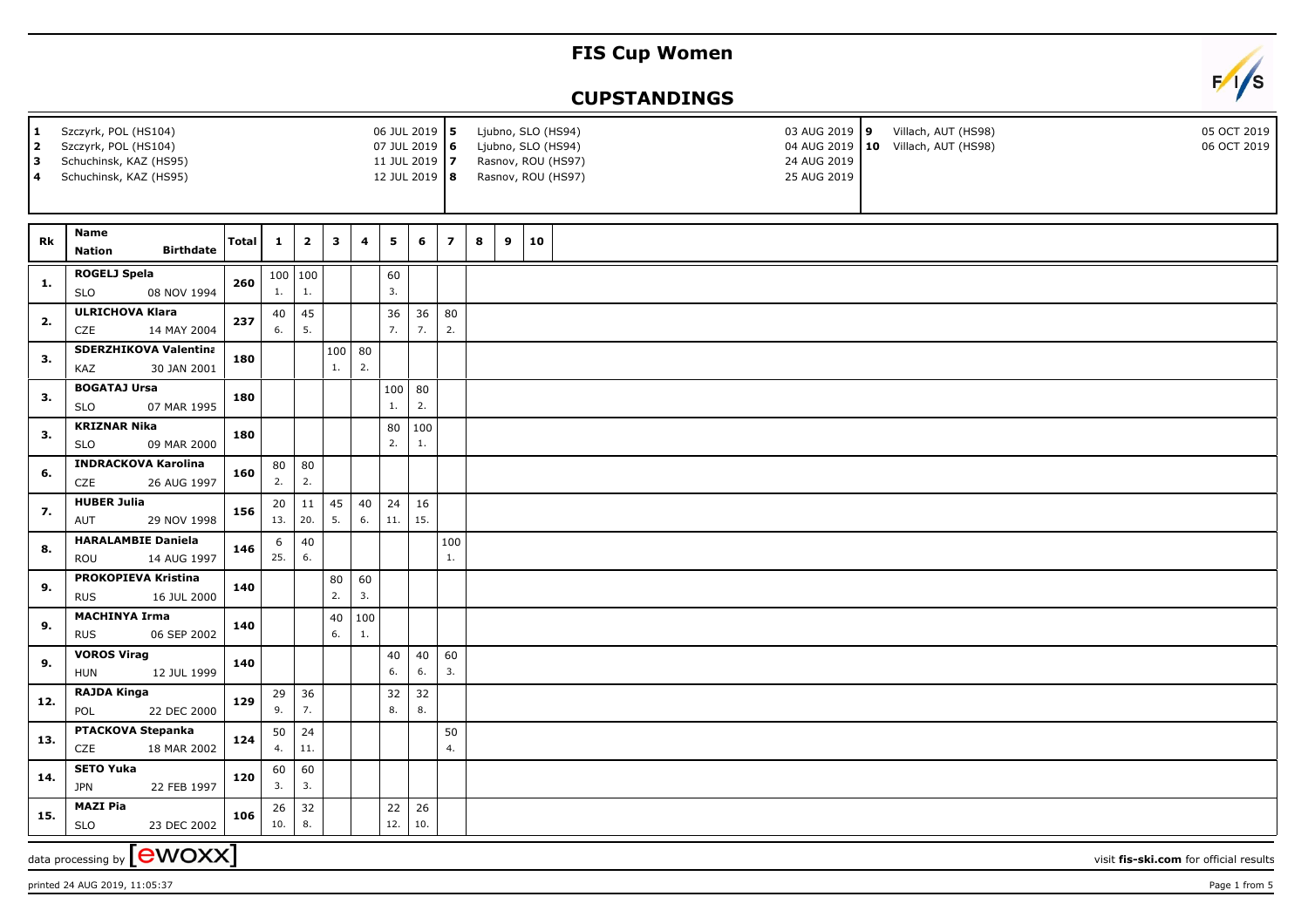| Rk  | Name                                                      | Total | $\mathbf{1}$   | $\overline{\mathbf{2}}$ | $\overline{\mathbf{3}}$ | 4         | 5              | 6        | $\overline{7}$ | 8 | 9 | 10 |  |
|-----|-----------------------------------------------------------|-------|----------------|-------------------------|-------------------------|-----------|----------------|----------|----------------|---|---|----|--|
|     | <b>Birthdate</b><br>Nation                                |       |                |                         |                         |           |                |          |                |   |   |    |  |
| 16. | <b>BORODINA Alina</b>                                     | 100   |                |                         | 50                      | 50        |                |          |                |   |   |    |  |
|     | <b>RUS</b><br>10 FEB 2002                                 |       |                |                         | 4.                      | 4.        |                |          |                |   |   |    |  |
| 17. | <b>KOMAR Katra</b>                                        | 95    |                |                         |                         |           | 45<br>5.       | 50<br>4. |                |   |   |    |  |
|     | <b>SLO</b><br>16 MAY 2001<br><b>BARANTCEVA Aleksandra</b> |       |                |                         |                         |           |                |          |                |   |   |    |  |
| 18. | <b>RUS</b><br>22 DEC 2001                                 | 92    |                |                         | 60<br>3.                | 32<br>8.  |                |          |                |   |   |    |  |
|     | <b>LOGAR Lara</b>                                         |       |                | $13 \mid 16$            |                         |           | 26             | 29       |                |   |   |    |  |
| 19. | <b>SLO</b><br>12 MAR 2003                                 | 84    | 18.            | 15.                     |                         |           | 10.            | 9.       |                |   |   |    |  |
| 20. | <b>BRECL Jerneja</b>                                      | 80    |                |                         |                         |           | 20             | 60       |                |   |   |    |  |
|     | <b>SLO</b><br>09 AUG 2001                                 |       |                |                         |                         |           | 13.            | 3.       |                |   |   |    |  |
| 21. | <b>PARK Guylim</b>                                        | 77    |                |                         | 36                      | 36        | $\overline{4}$ | 1        |                |   |   |    |  |
|     | KOR<br>27 FEB 1999                                        |       |                |                         | 7.                      | 7.        | 27.            | 30.      |                |   |   |    |  |
| 22. | <b>JENCOVA Veronika</b><br>24 MAR 2004<br>CZE             | 76    | 18<br>14.      | 13<br>18.               |                         |           |                |          | 45<br>5.       |   |   |    |  |
|     | SHISHKINA Veronika                                        |       |                |                         | 29                      | 45        |                |          |                |   |   |    |  |
| 23. | KAZ<br>18 AUG 2003                                        | 74    |                |                         | 9.                      | 5.        |                |          |                |   |   |    |  |
|     | <b>SZWAB Joanna</b>                                       |       | 45             | 10                      |                         |           | $\mathbf{1}$   | 14       |                |   |   |    |  |
| 24. | 17 FEB 1997<br>POL                                        | 70    | 5.             | 21.                     |                         |           | 30.            | 17.      |                |   |   |    |  |
| 25. | <b>PYLYPCHUK Tetyana</b>                                  | 64    |                |                         | 22                      | 22        |                |          | 20             |   |   |    |  |
|     | 10 FEB 2004<br><b>UKR</b>                                 |       |                |                         | 12.                     | 12.       |                |          | 13.            |   |   |    |  |
| 26. | <b>PURKER Claudia</b>                                     | 63    |                |                         |                         |           | 18             | 45       |                |   |   |    |  |
|     | AUT<br>15 JAN 1999                                        |       |                |                         |                         |           | 14.            | 5.       |                |   |   |    |  |
| 27. | <b>NARITA Kaede</b><br><b>JPN</b><br>12 SEP 1995          | 61    |                |                         | 32<br>8.                | 29<br>9.  |                |          |                |   |   |    |  |
|     | MUEHLBACHER Julia                                         |       |                |                         |                         |           |                |          |                |   |   |    |  |
| 28. | 02 AUG 2004<br>AUT                                        | 58    | 36<br>7.       | 22<br>12.               |                         |           |                |          |                |   |   |    |  |
|     | <b>HANSEN Gyda Westvold</b>                               |       | $\overline{4}$ | 50                      |                         |           |                |          |                |   |   |    |  |
| 29. | 20 APR 2002<br>NOR                                        | 54    | 27.            | 4.                      |                         |           |                |          |                |   |   |    |  |
| 30. | <b>PESATOVA Zdenka</b>                                    | 51    | 22             | 29                      |                         |           |                |          |                |   |   |    |  |
|     | CZE<br>18 JAN 1999                                        |       | 12.            | 9.                      |                         |           |                |          |                |   |   |    |  |
| 31. | <b>LANCHO Arantxa</b>                                     | 50    | 32             | 18                      |                         |           |                |          |                |   |   |    |  |
|     | 23 FEB 2000<br>GER                                        |       | 8.             | 14.                     |                         |           |                |          |                |   |   |    |  |
| 31. | <b>MOKHOVA Elizaveta</b><br><b>RUS</b><br>22 DEC 2003     | 50    |                |                         | 24<br>$11.$             | 26<br>10. |                |          |                |   |   |    |  |
|     | <b>VTIC Maja</b>                                          |       |                |                         |                         |           | 50             |          |                |   |   |    |  |
| 31. | <b>SLO</b><br>27 JAN 1988                                 | 50    |                |                         |                         |           | 4.             |          |                |   |   |    |  |
|     | <b>KONDERLA Nicole</b>                                    |       |                | $11 \mid 14$            |                         |           | 11             | 10       |                |   |   |    |  |
| 34. | POL<br>08 DEC 2001                                        | 46    | 20.            | 17.                     |                         |           | 20.            | 21.      |                |   |   |    |  |

printed 24 AUG 2019, 11:05:37 Page 2 from 5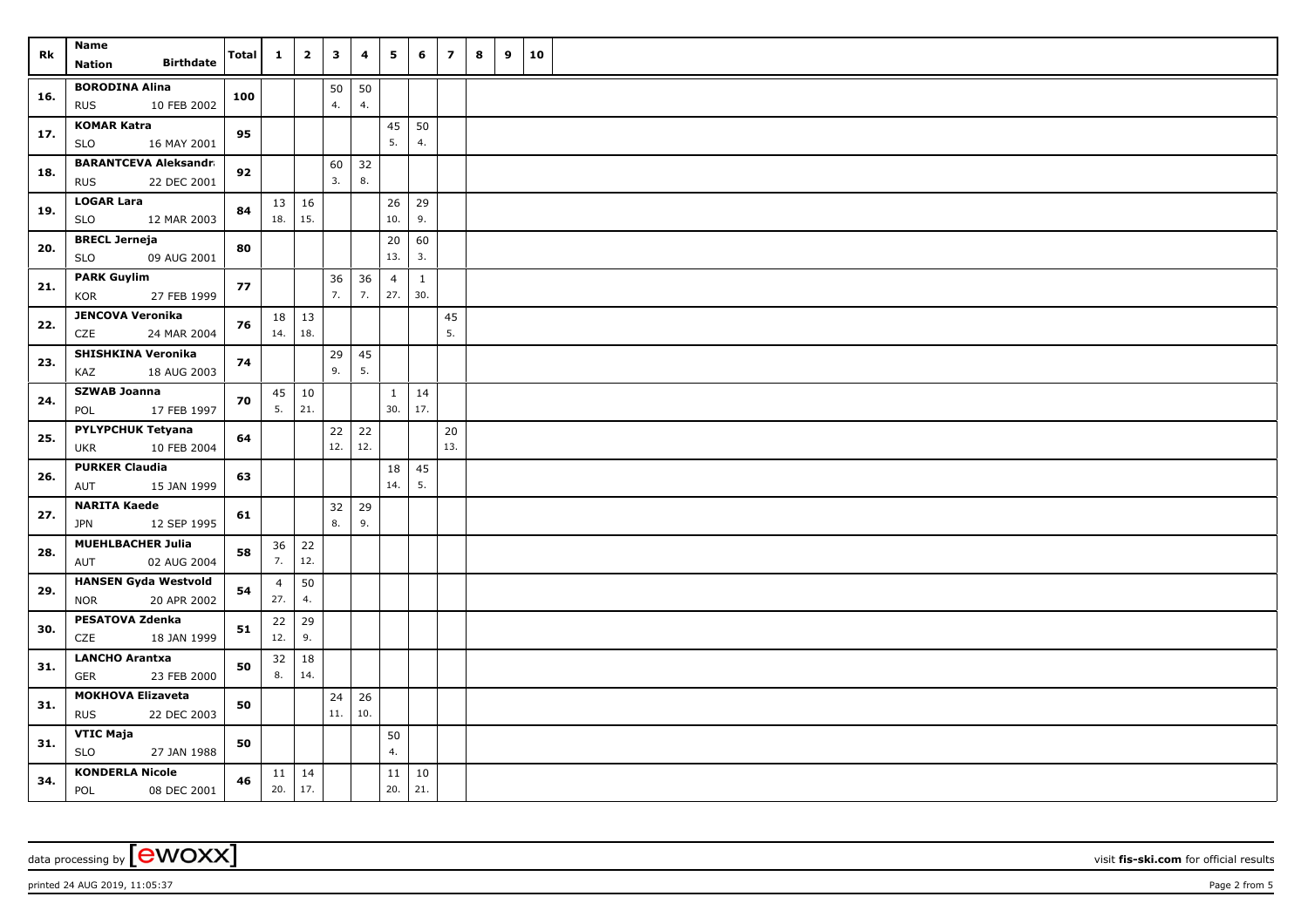| Rk  | Name                                                | Total | $\mathbf{1}$              | $\overline{2}$      | $\overline{\mathbf{3}}$ | 4         | 5        | 6              | $\overline{ }$ | 8 | 9 | 10 |  |
|-----|-----------------------------------------------------|-------|---------------------------|---------------------|-------------------------|-----------|----------|----------------|----------------|---|---|----|--|
|     | <b>Birthdate</b><br>Nation                          |       |                           |                     |                         |           |          |                |                |   |   |    |  |
| 35. | <b>PISKUNOVA Kseniia</b>                            | 44    |                           |                     | 26                      | 18        |          |                |                |   |   |    |  |
|     | <b>RUS</b><br>25 AUG 2004                           |       |                           |                     | 10.                     | 14.       |          |                |                |   |   |    |  |
| 36. | <b>LAUE Josephin</b>                                | 42    | 15.                       | $16 \mid 26$<br>10. |                         |           |          |                |                |   |   |    |  |
|     | <b>GER</b><br>21 NOV 2001<br><b>TUKHTAEVA Alina</b> |       |                           |                     |                         |           |          |                |                |   |   |    |  |
| 36. | KAZ<br>15 AUG 2001                                  | 42    |                           |                     | 18<br>14.               | 24<br>11. |          |                |                |   |   |    |  |
|     | <b>BODNARCHUK Natasha</b>                           |       |                           |                     |                         |           | 29       | 13             |                |   |   |    |  |
| 36. | CAN<br>13 JUN 1998                                  | 42    |                           |                     |                         |           | 9.       | 18.            |                |   |   |    |  |
| 39. | <b>SORSCHAG Sophie</b>                              | 40    |                           |                     |                         |           | 16       | 24             |                |   |   |    |  |
|     | AUT<br>14 NOV 1998                                  |       |                           |                     |                         |           | 15.      | 11.            |                |   |   |    |  |
| 39. | PEKHA Dayana                                        | 40    |                           |                     | 20                      | 20        |          |                |                |   |   |    |  |
|     | KAZ<br>06 APR 2001                                  |       |                           |                     | 13.                     | 13.       |          |                |                |   |   |    |  |
| 39. | <b>KINDLIMANN Rea</b>                               | 40    |                           |                     |                         |           |          |                | 40<br>6.       |   |   |    |  |
|     | 04 OCT 2002<br>SUI<br><b>JAEKLE Anna</b>            |       |                           |                     |                         |           |          |                |                |   |   |    |  |
| 42. | <b>GER</b><br>10 MAY 2003                           | 39    | 24<br>11.                 | 15<br>16.           |                         |           |          |                |                |   |   |    |  |
|     | <b>TWARDOSZ Anna</b>                                |       | 12                        | 6                   |                         |           | 15       | 6              |                |   |   |    |  |
| 42. | POL<br>12 APR 2001                                  | 39    | 19.                       | 25.                 |                         |           | 16.      | 25.            |                |   |   |    |  |
| 44. | <b>TRAMBITAS Andreea Dia</b>                        |       |                           | $\mathbf{1}$        |                         |           |          |                | 36             |   |   |    |  |
|     | ROU<br>31 MAY 2000                                  | 37    |                           | 30.                 |                         |           |          |                | 7.             |   |   |    |  |
| 44. | <b>KUBOTA Machiko</b>                               | 37    |                           |                     |                         |           | 15       | 22             |                |   |   |    |  |
|     | <b>JPN</b><br>18 MAR 2003                           |       |                           |                     |                         |           | 16.      | 12.            |                |   |   |    |  |
| 46. | <b>KUEBLER Pia Lilian</b>                           | 34    | $14 \mid 20$<br>$17.$ 13. |                     |                         |           |          |                |                |   |   |    |  |
|     | 08 OCT 2002<br><b>GER</b>                           |       |                           |                     |                         |           |          |                |                |   |   |    |  |
| 47. | <b>TUKHTAEVA Amina</b><br>31 MAY 2004<br>KAZ        | 32    |                           |                     | 16<br>15.               | 16<br>15. |          |                |                |   |   |    |  |
|     | <b>TORAZZA Emely</b>                                |       |                           |                     |                         |           |          |                | 32             |   |   |    |  |
| 47. | 02 NOV 2004<br>SUI                                  | 32    |                           |                     |                         |           |          |                | 8.             |   |   |    |  |
| 49. | <b>REPINC ZUPANCIC Jerne</b>                        |       | 8                         | $5\phantom{.0}$     |                         |           | $10\,$   | $8\phantom{1}$ |                |   |   |    |  |
|     | <b>SLO</b><br>27 OCT 2002                           | 31    | 23.                       | 26.                 |                         |           | 21.      | 23.            |                |   |   |    |  |
| 50. | <b>TOROPCHENOVA Diana</b>                           | 30    |                           |                     | 15                      | 15        |          |                |                |   |   |    |  |
|     | 09 AUG 2002<br><b>RUS</b>                           |       |                           |                     | 16.                     | 16.       |          |                |                |   |   |    |  |
| 51. | PRZYBYLA Wiktoria                                   | 29    |                           |                     |                         |           |          |                | 29<br>9.       |   |   |    |  |
|     | 02 OCT 2004<br>POL<br><b>GOEBEL Michelle</b>        |       |                           |                     |                         |           |          |                |                |   |   |    |  |
| 51. | GER<br>18 FEB 2004                                  | 29    |                           |                     |                         |           | 9<br>22. | 20<br>13.      |                |   |   |    |  |
|     | <b>CIESLAR Paulina</b>                              |       |                           |                     |                         |           |          |                | 26             |   |   |    |  |
| 53. | POL<br>05 APR 2002                                  | 26    |                           |                     |                         |           |          |                | 10.            |   |   |    |  |

printed 24 AUG 2019, 11:05:37 Page 3 from 5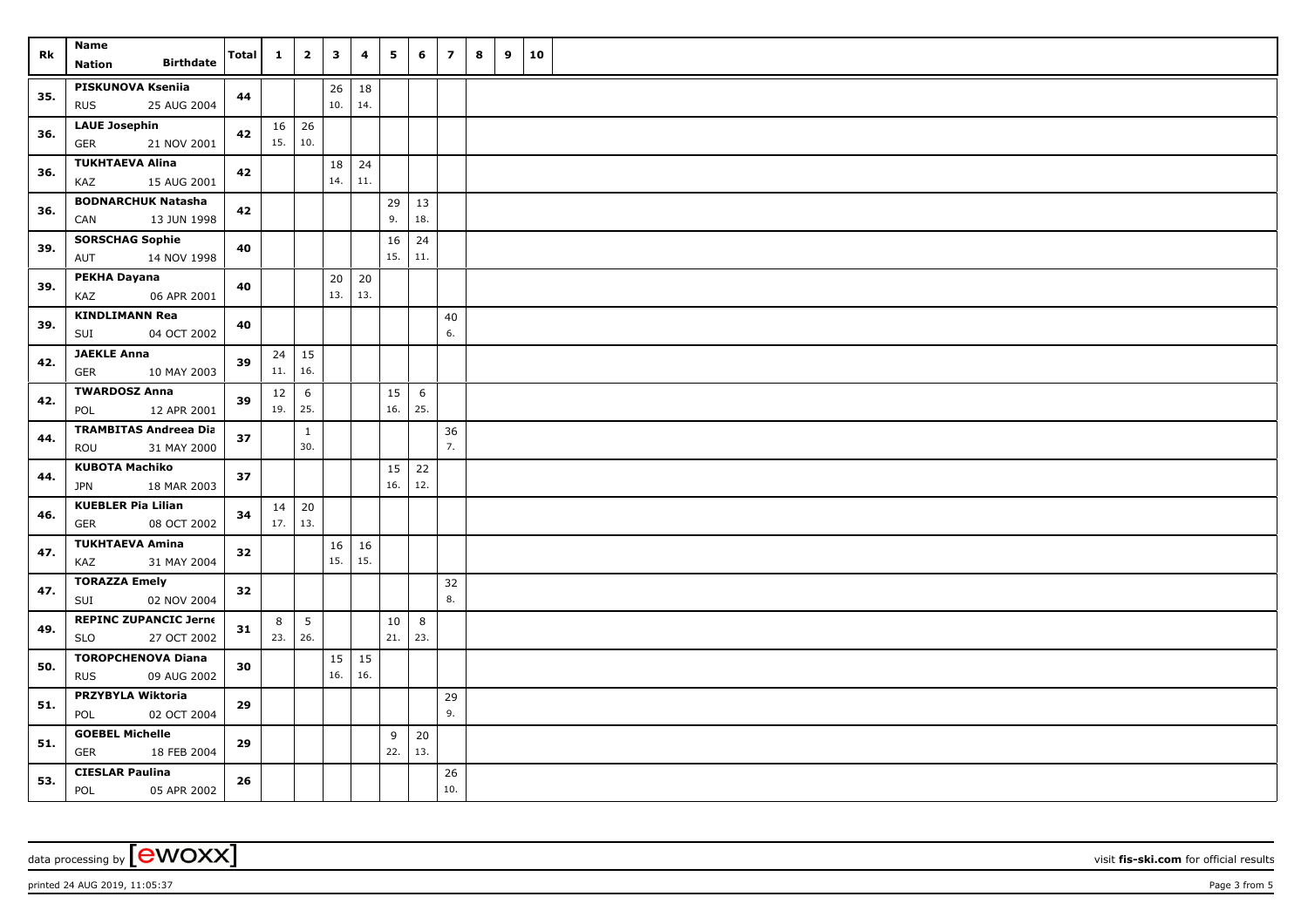| Rk  | <b>Name</b>                                      | Total | $\mathbf{1}$   | $\overline{\mathbf{2}}$ | $\mathbf{3}$ | 4 | 5              | 6                     | $\overline{z}$ | 8 | 9 | 10 |  |
|-----|--------------------------------------------------|-------|----------------|-------------------------|--------------|---|----------------|-----------------------|----------------|---|---|----|--|
|     | <b>Birthdate</b><br><b>Nation</b>                |       |                |                         |              |   |                |                       |                |   |   |    |  |
| 53. | <b>VETRIH Nika</b>                               | 26    | $\overline{7}$ | 8                       |              |   |                | 11                    |                |   |   |    |  |
|     | <b>SLO</b><br>17 DEC 2003                        |       | 24.            | 23.                     |              |   |                | 20.                   |                |   |   |    |  |
| 55. | <b>OUSTAD Mathilde</b>                           | 24    |                |                         |              |   |                |                       | 24             |   |   |    |  |
|     | <b>NOR</b><br>13 MAY 2004                        |       |                |                         |              |   |                |                       | 11.            |   |   |    |  |
| 56. | POLANOWSKA Wiktoria                              | 22    |                |                         |              |   |                |                       | 22             |   |   |    |  |
|     | POL<br>14 SEP 2004                               |       |                |                         |              |   |                |                       | 12.            |   |   |    |  |
| 56. | <b>VERBIC Silva</b><br><b>SLO</b><br>31 MAR 2002 | 22    | 21.            | $10 \mid 12$<br>19.     |              |   |                |                       |                |   |   |    |  |
|     | <b>WIEGELE Hannah</b>                            |       | 9              | 9                       |              |   |                | $\overline{4}$        |                |   |   |    |  |
| 56. | AUT<br>22 SEP 2001                               | 22    | 22.            | 22.                     |              |   |                | 27.                   |                |   |   |    |  |
|     | <b>MOHARITSCH Vanessa</b>                        |       | 15             | $\overline{7}$          |              |   |                |                       |                |   |   |    |  |
| 56. | AUT<br>16 OCT 2002                               | 22    | 16.            | 24.                     |              |   |                |                       |                |   |   |    |  |
|     | <b>JEREB Ana</b>                                 |       |                |                         |              |   | $\mathbf{3}$   | 18                    |                |   |   |    |  |
| 60. | <b>SLO</b><br>17 APR 2004                        | 21    |                |                         |              |   | 28.            | 14.                   |                |   |   |    |  |
| 61. | <b>BELSHAW Annika</b>                            | 19    |                |                         |              |   | 12             | $\overline{7}$        |                |   |   |    |  |
|     | USA<br>13 JUN 2002                               |       |                |                         |              |   | 19.            | 24.                   |                |   |   |    |  |
| 62. | <b>RAUDASCHL Elisabeth</b>                       | 18    |                |                         |              |   | 13             | 5                     |                |   |   |    |  |
|     | AUT<br>07 NOV 1997                               |       |                |                         |              |   | 18.            | 26.                   |                |   |   |    |  |
| 62. | <b>JONES Paige</b>                               | 18    |                |                         |              |   | $\,$ 6 $\,$    | 12                    |                |   |   |    |  |
|     | USA<br>30 AUG 2002                               |       |                |                         |              |   | 25.            | 19.                   |                |   |   |    |  |
| 62. | <b>BELTOWSKA Marcelina</b>                       | 18    |                |                         |              |   |                |                       | 18<br>14.      |   |   |    |  |
|     | 06 AUG 2004<br>POL                               |       |                |                         |              |   |                |                       |                |   |   |    |  |
| 65. | <b>GOBOZOVA Esmeralda</b><br>GEO<br>07 JUL 2003  | 16    |                |                         |              |   |                |                       | 16<br>15.      |   |   |    |  |
|     | <b>CHINDRIS Maria Daria</b>                      |       |                |                         |              |   |                |                       | 15             |   |   |    |  |
| 66. | ROU<br>12 AUG 2003                               | 15    |                |                         |              |   |                |                       | 16.            |   |   |    |  |
|     | <b>ZHOU Fangyu</b>                               |       |                |                         |              |   |                | 15                    |                |   |   |    |  |
| 66. | <b>CHN</b><br>28 DEC 2003                        | 15    |                |                         |              |   |                | 16.                   |                |   |   |    |  |
| 68. | <b>HOFFMANN Anna</b>                             | 14    |                |                         |              |   | 5              | 9                     |                |   |   |    |  |
|     | USA<br>28 MAR 2000                               |       |                |                         |              |   | 26.            | 22.                   |                |   |   |    |  |
| 68. | <b>BERGER Frida</b>                              | 14    |                |                         |              |   |                |                       | 14             |   |   |    |  |
|     | <b>NOR</b><br>29 APR 2004                        |       |                |                         |              |   |                |                       | 17.            |   |   |    |  |
| 68. | <b>FOLEA Delia Anamaria</b>                      | 14    |                |                         |              |   |                |                       | 14             |   |   |    |  |
|     | ROU<br>29 JAN 2004                               |       |                |                         |              |   |                |                       | 17.            |   |   |    |  |
| 71. | <b>SANKEY Logan</b><br><b>USA</b><br>28 MAY 1998 | 11    |                |                         |              |   | 8<br>23.       | $\overline{3}$<br>28. |                |   |   |    |  |
|     | <b>MAURER Nicole</b>                             |       |                |                         |              |   | $\overline{7}$ | $\overline{2}$        |                |   |   |    |  |
| 72. |                                                  |       |                |                         |              |   |                |                       |                |   |   |    |  |

data processing by **CWOXX** visit **fis-ski.com** for official results

printed 24 AUG 2019, 11:05:37 Page 4 from 5